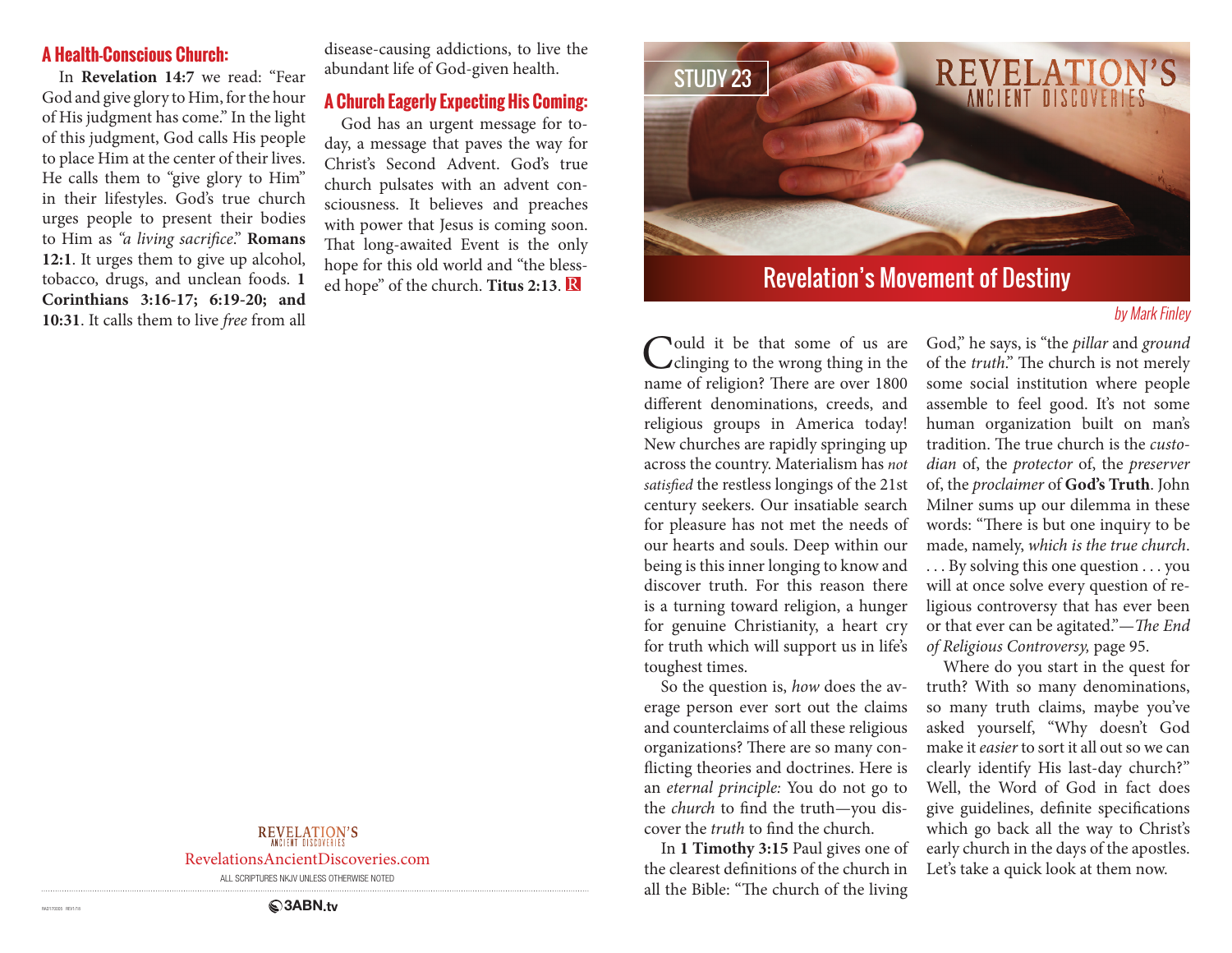### **A Church That Uplifts Christ:**

Multiplied millions in our world follow the creeds of Judaism, Hinduism, Buddhism, Islam, the New Age movement, and supposedly "Christian" cults which fail to teach the full deity of our Lord Jesus Christ. Staying away from those can considerably *narrow* our search, as we remember **Acts 4:12** which tells us He's our *only* Savior, our only means of salvation.

### **A Bible-Believing Church:**

As long as the apostles were alive, the church stood firm and true. But compromise crept in, and pagan practices and teachings were accepted. When faithful Christians protested against corruption, they were bitterly persecuted by the official church! During the Dark Ages millions of believers gave up their lives rather than compromise their

faith. The reign of intolerance lasted for centuries. But God's truth managed to triumph once again. The Bible, long chained to monastery walls and cathedral pulpits,

was translated into the *common language*. Ordinary believers discovered what Scripture really taught. Courageous reformers uncovered more and more lost truths from the Word of God. The true church makes the Bible its *only* rule of faith and practice. **Psalm 119:105; John 5:39; 2 Timothy 3:16**.

**A Commandment-Keeping Church:**

The Bible speaks of a "remnant" as God's last church in the last days. How do we identify this remnant? What sets it apart? Two important clues are given, two characteristics to identify this group. **Revelation 12:17** in the King James Version says: "And the dragon [Satan] was wroth [enraged] with the woman [the church], and went to make war with the remnant of her seed, which keep the commandments of God. . . ." Here's God's description of His true church. At first glance you'd think almost any church would fit it. But do all religions today really "keep the commandments of God?" Or do some pay lip service to God's Ten Commandments, while *ignoring the specifics* of those commands? The Second Commandment forbids bowing down to images. But many congrega-

tions bow before

icons of wood and metal and marble. The Fourth Commandment, perhaps the most ignored of all, calls us to "Remember" the seventh day as Do all religions today really "keep the commandments of God?" Or do some pay lip service to God's Ten Commandments, while ignoring the specifics of those commands?

> God's holy Sabbath. **Exodus 20:8-11**. Any calendar shows the seventh day of the week to be Saturday, not Sunday but drive by most churches on Saturday and you'll find empty parking lots. Yet one distinguishing characteristic of God's true church is obedience to His commandments, to *all ten* of them. That includes the *fourth*, instructing us to keep the seventh day holy. Most

Protestant churches *do agree* about *nine* of the commandments—the *difference* of opinion and practice is over the fourth. God's last-day church strives to follow *all* of God's commandments.

#### **A Church Having the Spirit of Prophecy:**

The *other* characteristic **Revelation 12:17** says God's church will have is "the testimony

of Jesus." What is that precisely? **Revelation 19:10** tells us: "the testimony of Jesus is the spirit of prophecy." God's last-day church will have the gifts of the Spirit, including the spirit of prophecy. The gift of prophecy is one of God's identifying marks of His true church. In **1 Corinthians 1:6-7** Paul portrays God's last-day church this way: "Even as *the testimony of Christ* was confirmed in you: So that *ye come behind in no gift*; waiting for the coming of our Lord Jesus Christ."

### **A Church Practicing Bible Baptism:**

A person's last words are often important. The last words of Christ as recorded in **Matthew 28:19-20** is this command of Jesus: "Go therefore and make disciples of ALL the nations, *baptizing* them in the name of the Father and of the Son and of the Holy Spirit, *teaching* them to observe *all things* that I have commanded you. . . ." True Bible baptism—the baptism by immersion of adult instructed believers—is a sign of God's true church. It should be an easy



God's true church has a purpose: it's a worldwide mission movement.

sign for all churches to measure up to, yet many continue merely *sprinkling*  or *pouring* a bit of water on an *infant*  who's oblivious to the whole ceremony! And God's true church has a purpose: it's a worldwide mission movement. It is carrying out the mission of reaching and teaching the world, spreading the good news of Jesus' salvation.

#### **A Church Teaching the Biblical View of Death:**

Spiritualism is leaping across denominational boundaries, from sightings of Mary among Catholics, to seances being held in Protestant churches, to New Age "channeling" of spirits supposedly from the dead. Yet God condemns spiritualism even with the *death penalty,* for He knows how its insidious evil can lead His people astray. **Exodus 22:18; Deuteronomy 18:10-12; Leviticus 20:6, 27**. The Bible teaching—in strong contrast to spiritualism—is that the dead *unconsciously sleep* until the resurrection. **John 11:11-14; Ephesians 5:14; Ecclesiastes 9:5; Psalm 6:5, 13:3, 37:10, 20.**